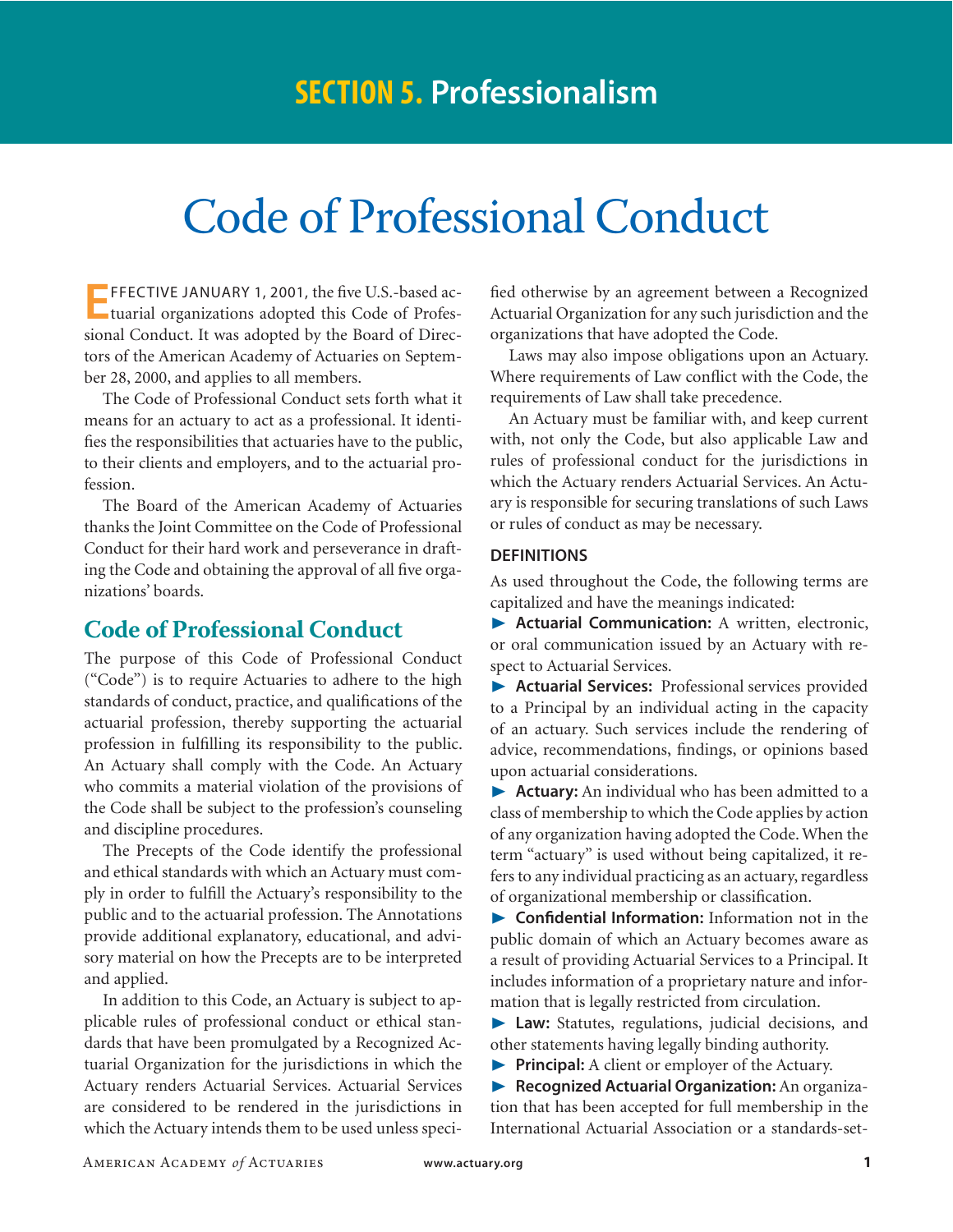ting, counseling, or discipline body to which authority has been delegated by such an organization.

# **Professional Integrity**

**PRECEPT 1.** An Actuary shall act honestly, with integrity and competence, and in a manner to fulfill the profession's responsibility to the public and to uphold the reputation of the actuarial profession.

**ANNOTATION 1-1.** An Actuary shall perform Actuarial Services with skill and care.

**ANNOTATION 1-2.** An Actuary shall not provide Actuarial Services for any Principal if the Actuary has reason to believe that such services may be used to violate or evade the Law or in a manner that would be detrimental to the reputation of the actuarial profession.

**ANNOTATION 1-3.** An Actuary shall not use a relationship with a third party or with a present or prospective Principal to attempt to obtain illegal or materially improper treatment from one such party on behalf of the other party.

**ANNOTATION 1-4.** An Actuary shall not engage in any professional conduct involving dishonesty, fraud, deceit, or misrepresentation or commit any act that reflects adversely on the actuarial profession.

## **Qualification Standards**

**PRECEPT 2.** An Actuary shall perform Actuarial Services only when the Actuary is qualified to do so on the basis of basic and continuing education and experience, and only when the Actuary satisfies applicable qualification standards.

**ANNOTATION 2-1.** It is the professional responsibility of an Actuary to observe applicable qualification standards that have been promulgated by a Recognized Actuarial Organization for the jurisdictions in which the Actuary renders Actuarial Services and to keep current regarding changes in these standards.

**ANNOTATION 2-2.** The absence of applicable qualification standards for a particular type of assignment or for the jurisdictions in which an Actuary renders Actuarial Services does not relieve the Actuary of the responsibility to perform such Actuarial Services only when qualified to do so in accordance with this Precept.

## **Standards of Practice**

**PRECEPT 3.** An Actuary shall ensure that Actuarial Services performed by or under the direction of the Actuary satisfy applicable standards of practice.

**ANNOTATION 3-1.** It is the professional responsibility of an Actuary to observe applicable standards of practice that have been promulgated by a Recognized Actuarial Organization for the jurisdictions in which the Actuary renders Actuarial Services, and to keep current regarding changes in these standards.

**ANNOTATION 3-2.** Where a question arises with regard to the applicability of a standard of practice, or where no applicable standard exists, an Actuary shall utilize professional judgment, taking into account generally accepted actuarial principles and practices. **ANNOTATION 3-3.** When an Actuary uses procedures that depart materially from those set forth in an applicable standard of practice, the Actuary must be prepared to justify the use of such procedures.

#### **Communications and Disclosure**

**PRECEPT 4.** An Actuary who issues an Actuarial Communication shall take appropriate steps to ensure that the Actuarial Communication is clear and appropriate to the circumstances and its intended audience, and satisfies applicable standards of practice.

**ANNOTATION 4-1.** An Actuary who issues an Actuarial Communication shall ensure that the Actuarial Communication clearly identifies the Actuary as being responsible for it.

**ANNOTATION 4-2.** An Actuary who issues an Actuarial Communication should indicate the extent to which the Actuary or other sources are available to provide supplementary information and explanation.

**PRECEPT 5.** An Actuary who issues an Actuarial Communication shall, as appropriate, identify the Principal(s) for whom the Actuarial Communication is issued and describe the capacity in which the Actuary serves.

**PRECEPT6.** An Actuary shall make appropriate and timely disclosure to a present or prospective Principal of the sources of all direct and indirect material compensation that the Actuary or the Actuary's firm has re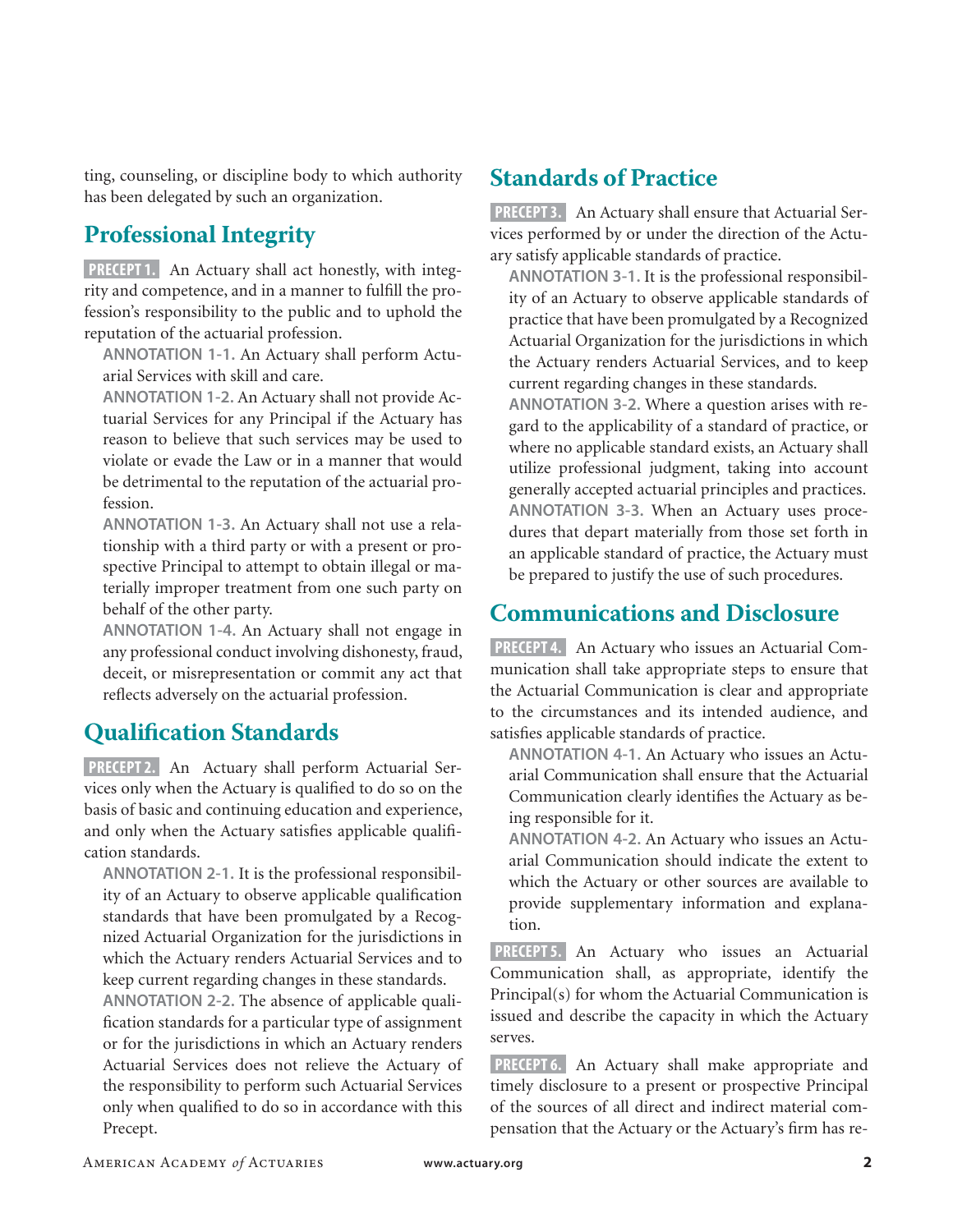ceived, or may receive, from another party in relation to an assignment for which the Actuary has provided, or will provide, Actuarial Services for that Principal. The disclosure of sources of material compensation that the Actuary's firm has received, or may receive, is limited to those sources known to, or reasonably ascertainable by, the Actuary.

**ANNOTATION 6-1.** An Actuary who is not financially and organizationally independent concerning any matter related to the performance of Actuarial Services should disclose to the Principal any pertinent relationship that is not apparent.

**ANNOTATION 6-2.** An Actuary employed by a firm that operates in multiple locations is subject to the requirement of disclosure of sources of compensation that the Actuary's firm may receive in relation to Actuarial Services with respect to a specific assignment for that Principal, regardless of the location in which such compensation is received.

## **Conflict of Interest**

**PRECEPT7.** An Actuary shall not knowingly perform Actuarial Services involving an actual or potential conflict of interest unless:

- A the Actuary's ability to act fairly is unimpaired;
- **B** there has been disclosure of the conflict to all present and known prospective Principals whose interests would be affected by the conflict; and
- c all such Principals have expressly agreed to the performance of the Actuarial Services by the Actuary.

## **Control of Work Product**

**PRECEPT 8.** An Actuary who performs Actuarial Services shall take reasonable steps to ensure that such services are not used to mislead other parties.

**ANNOTATION 8-1.** An Actuarial Communication prepared by an Actuary may be used by another party in a way that may influence the actions of a third party. The Actuary should recognize the risks of misquotation, misinterpretation, or other misuse of the Actuarial Communication and should therefore take reasonable steps to present the Actuarial Communication clearly and fairly and to include, as appropriate, limitations on the distribution and utilization of the Actuarial Communication.

# **Confidentiality**

**PRECEPT 9.** An Actuary shall not disclose to another party any Confidential Information unless authorized to do so by the Principal or required to do so by Law.

# **Courtesy and Cooperation**

**PRECEPT 10.** An Actuary shall perform Actuarial Services with courtesy and professional respect and shall cooperate with others in the Principal's interest.

**ANNOTATION 10-1.** Differences of opinion among actuaries may arise, particularly in choices of assumptions and methods. Discussions of such differences between an Actuary and another actuary, or in observations made by an Actuary to a Principal on the work of another actuary, should be conducted objectively and with courtesy and respect.

**ANNOTATION 10-2.** A Principal has an indisputable right to choose a professional advisor. An Actuary may provide service to any Principal who requests it, even though such Principal is being or has been served by another actuary in the same matter.

**ANNOTATION 10-3.** An Actuary in the course of an engagement or employment may encounter a situation such that the best interest of the Principal would be served by the Actuary's setting out an alternative opinion to one expressed by another actuary, together with an explanation of the factors that lend support to the alternative opinion. Nothing in the Code should be construed as preventing the Actuary from expressing such an alternative opinion to the Principal.

**ANNOTATION 10-4.** An Actuary may be requested to advise a Principal for whom the Actuary knows or has reasonable grounds to believe that another actuary has provided, or is providing, Actuarial Services with respect to the same matter. In such event, the Actuary may choose to consult with such other actuary both to prepare adequately for the assignment and to make an informed judgment as to whether there are circumstances involving a potential violation of the Code that might affect acceptance of the assignment. The Actuary should request the Principal's consent prior to such consultation.

**ANNOTATION 10-5.** When a Principal has given consent for a new or additional actuary to consult